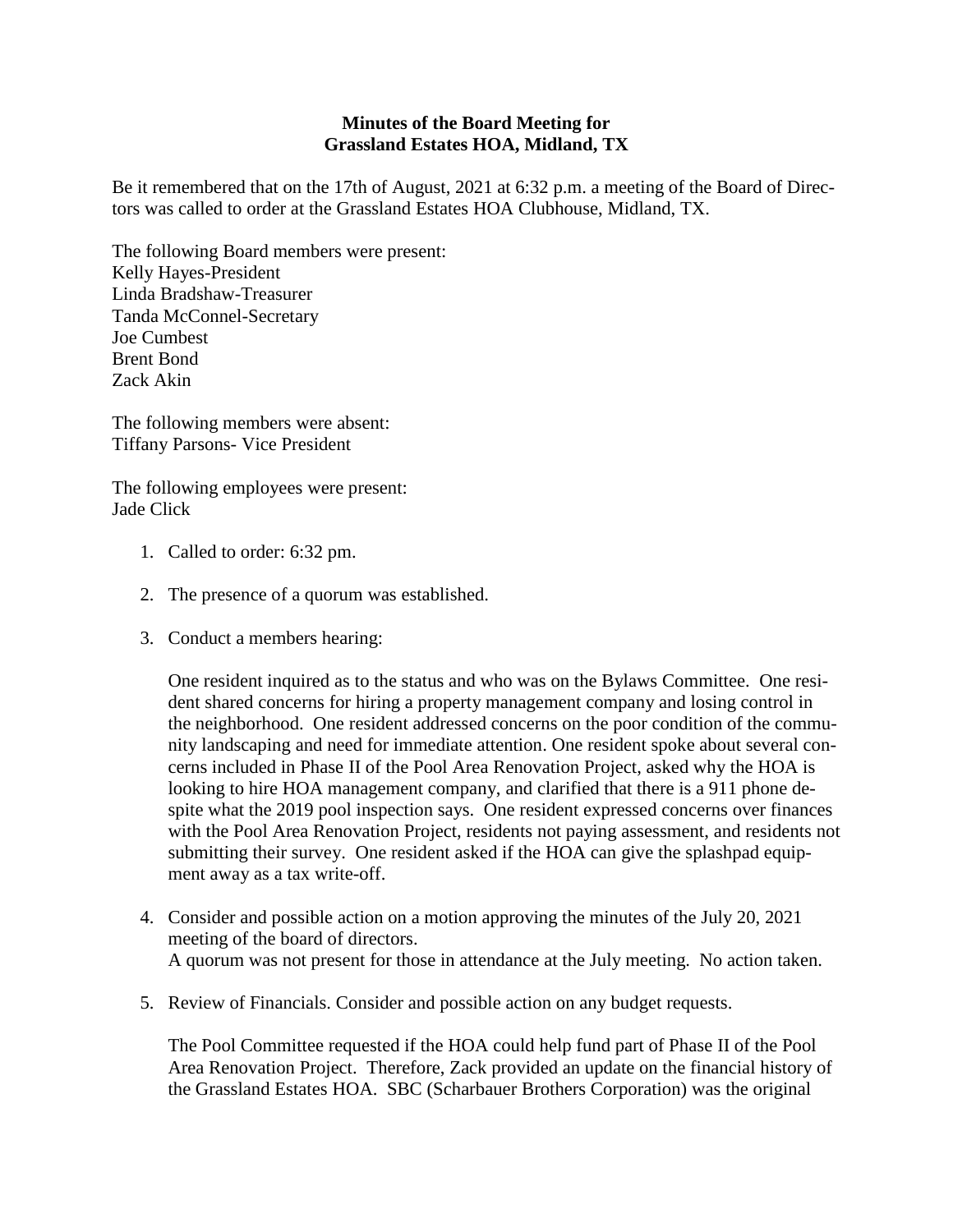builder and managed the HOA while they were the majority owners. The clubhouse and both pools were funded by SCB. When SCB handed the HOA responsibilities to a Board of Directors formed by residents, SCB gave an endowment of \$75,000. The Board committed to keep this money as a reserve fund and has ever since. Monthly HOA dues slowly increased from \$25 to \$35 and then to the current \$50. These increases allowed the HOA to accumulate an additional \$140K. The splashpad equipment was paid for with savings. Zack also discussed the original plans to do both Phase 1 and Phase 2 construction over the winter, but Covid and Contractors forced the Board to split it up into two Phases. Various variables make it difficult to forecast revenue and expenses. This is also the first time the HOA has fallen below the \$75,000 buffer. Zack said the splashpad equipment did not need repaid by residents, but the HOA could not afford to fund more of Phase 2.

Review of Financials: Motion by: Linda Bradshaw Seconded by: Joe Cumbest For: Kelly Hayes, Joe Cumbest, Linda Bradshaw, Tanda McConnel, Zack Akin, Brent Bond Against: N/A Abstaining: N/A

6. Facility Manager's Report:

There were 4 clubhouse parties and 12 pool parties since the July meeting. Reminded about the Ice Cream social being held on Labor Day September 6th from 5-8pm. The back bathrooms have been clogged/closed for over 2 weeks and waiting on a plumber from Big Springs to resolve the issue. The Facility Manager is meeting with a new landscape company the following week.

7. Receive report from President, Kelly Hayes, about Nueva Vista Development:

Kelly Hayes provided an update from Jim Gerety, Grassland West President, on Nueva Vista.

Eric West (Parkhill Director of Site Development and Planning representing Presidential Estates) admits that drainage is an issue. The City Engineer said a new FEMA/100-year flood study is needed that may stall the project at a minimum of one year. Some City Council members do not believe this is required prior to rezoning and the City of Midland should not have to fund the study. The current development plan for Presidential Estates includes 640 homes and apartments as well as light retail. The current plans also show access into Presidential Estates from Grassland Estates via Highland Blvd.

Grassland Estates received an Objection Letter from the City of Midland for the rezoning of Nueva Vista from AE to PD because the HOA owns a small section of land within 200 ft of the golf course. The board voted electronically to sign the objection letter. A motion was made to ratify the electronic vote for Kelly Hayes to sign the Objection Letter.

Motion by: Joe Cumbest, Seconded by: Tanda McConnel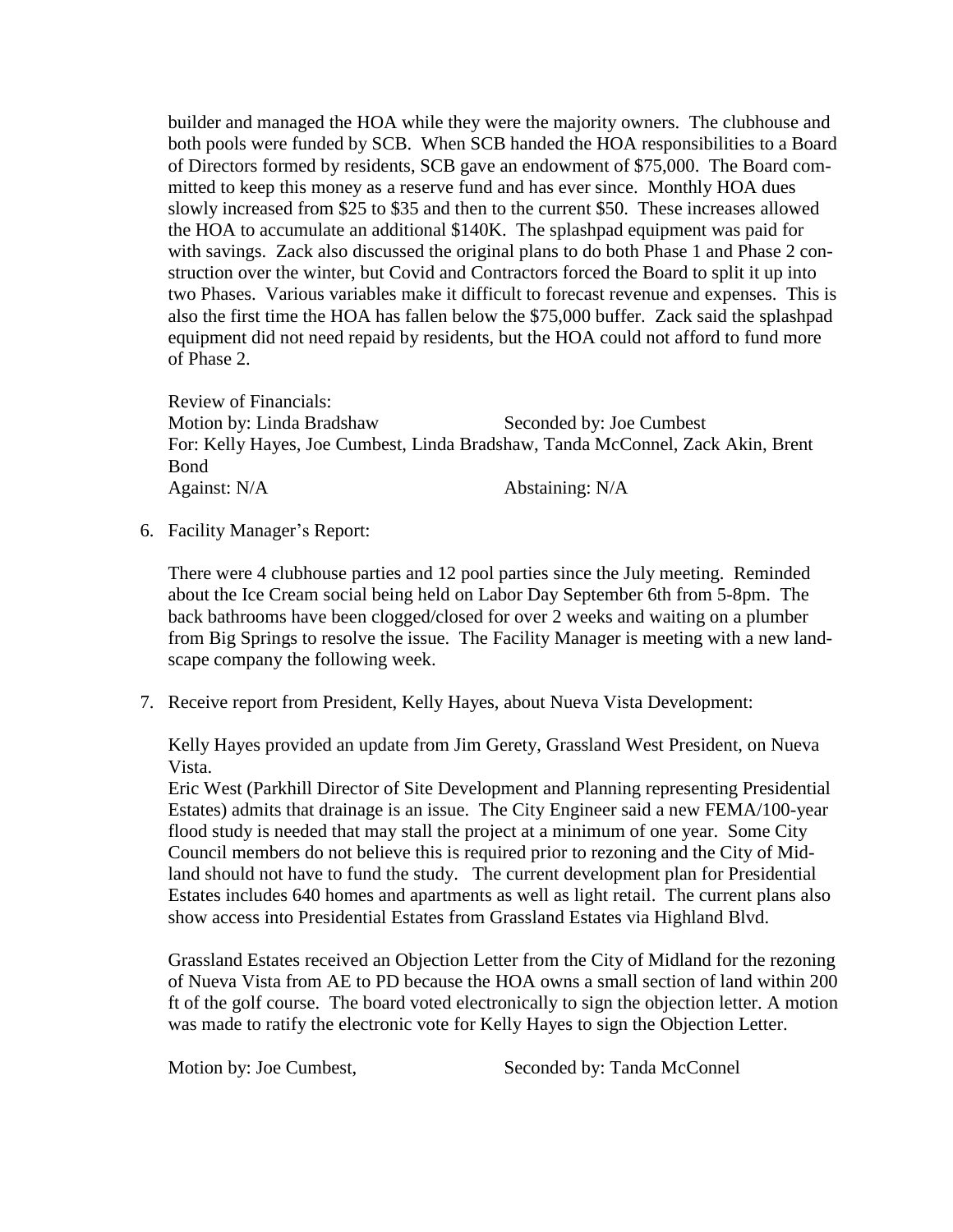For: Kelly Hayes, Joe Cumbest, Linda Bradshaw, Tanda McConnel, Zack Akin, Brent Bond Against: N/A Abstaining: N/A

Kelly also discussed several traffic changes that will affect Grassland Estates which in-

- clude Wadley and the Loop, etc.
- 8. Receive report and recommendations from the Pool Committee: The Pool Committee Chair presented the Pool Area Renovation Project Phase II Information Packet and a Summary with Survey to the Board of Directors. The Pool Committee also recommended not moving forward with the Concession Window and Enclosed Storage area at this time. It was also agreed the survey platform did not need voted on since it was included in the budget of \$1,500 previously voted on at the July meeting.
- 9. Discuss and take possible action on Information Packet and Survey provided by the Pool Committee.

No action taken. The Board will review and provide feedback to the Pool Committee along with any edits if needed. An electronic vote may be taken by the Board and ratified at the September meeting.

10. Discuss and take possible action on distribution of Information Packet and Survey provided by the Pool Committee.

The Pool Committee Chair proposed that a Summary of the Information Packet and Survey would be mailed to all residents with information on how to obtain the complete information packet. The Complete information packet will be available on the website, via a QR code, and at the clubhouse to review. The survey platform proposed is Survey-Monkey and is \$400/year. Jade Click agreed to purchase and create the SurveyMonkey account for the HOA. Jade Click, Tanda McConnel, and Jacqueline MacFarlane would have admin access to the account.

- 11. Discuss and take possible action on Phase II of the Pool Renovation project. No action taken. A vote is tabled until after the survey results are presented to the Board.
- 12. Discuss issues concerning violations contained in the Restrictions and Covenants: Discussion took place in Executive Session.
- 13. Discuss items concerning Architectural Review Committee: Discussion took place in Executive Session.
- 14. Discuss and possible action on proposal on Property Management Company. Joe Cumbest proposed the HOA hire VCM, Inc as a Property Management Company. Property Management Companies know the law and could potentially reduce legal fees and the need to contact the HOA Attorney. Hiring VCM has a potential savings between \$8-20,000 or an average of \$12,000. They will not replace the Facility Manager, but do replace two salaried position, the paid Secretary and Bookkeeper. The enforcement of violations would still be done by Board. VCM, Inc has online voting, online payment op-